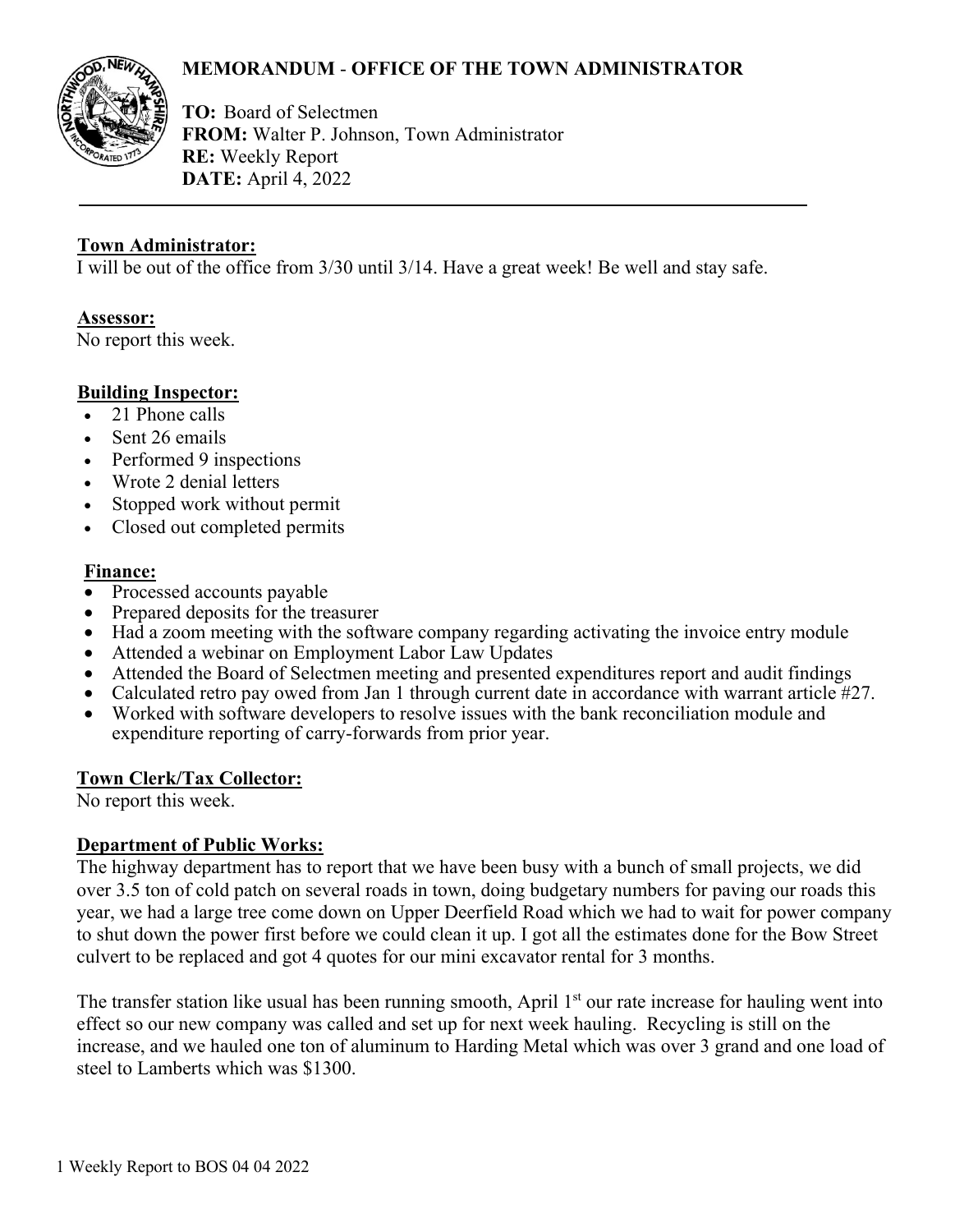# **Fire Rescue**:

- 1. Our new cardiac monitors were delivered this week, we will be training on the new equipment over the next few weeks before putting them in service.
- 2. We responded the Stafford to assist them with their second alarm brush fire.
- 3. We have a ship date of April 13, 2022, for the parts for Ambulance 2.
- 4. The testing company tested all our hoses and ladders this week. This test as an annual test. We lost approximately 250 feet of hose.
- 5. During the month of March Northwood Firefighters responded to 54, 9-1-1 emergencies. Those incidents break down as follows:
	- a. 1 Electrical problem
	- b. 42 Emergency Medical calls
	- c. 1 False Alarm
	- d. 1 Good Intent
	- e. 1 Brush Fire
	- f. 1 Odor of Smoke
	- g. 2 Steam mistaken for smoke
	- h. 1 Structure Fire
	- i. 1 System Malfunction
	- j. 1 Water Problem

# **Police Department**:

No report this week.

#### **Weekly Report from Linda Smith, Land Use Specialist**

The Land Use department has been very busy with a variety of applications for both the Planning Board and Zoning Board this month.

#### Land Use Specialist

Followed up via email and phone to all incoming land use inquiries

Met with public regarding property inquiries

Met with property owners regarding site plan amendment at Boy Scout Camp

Met with property owner and attorney regarding whether a property requires site plan approval

Consulted with Building Inspector regarding pending code enforcement matters

Attended site walk with zoning board members & completed minutes of site walk

Prepared updated review of current zoning board cases

Prepare and attend Zoning Board meeting

Process escrow accounts with town treasurer

Prepared requests for information for town and school for upcoming quarterly budget committee meeting

# **Library:**

January computer tally: 35 patrons February computer tally: 36 patrons

2 Weekly Report to BOS 04 04 2022